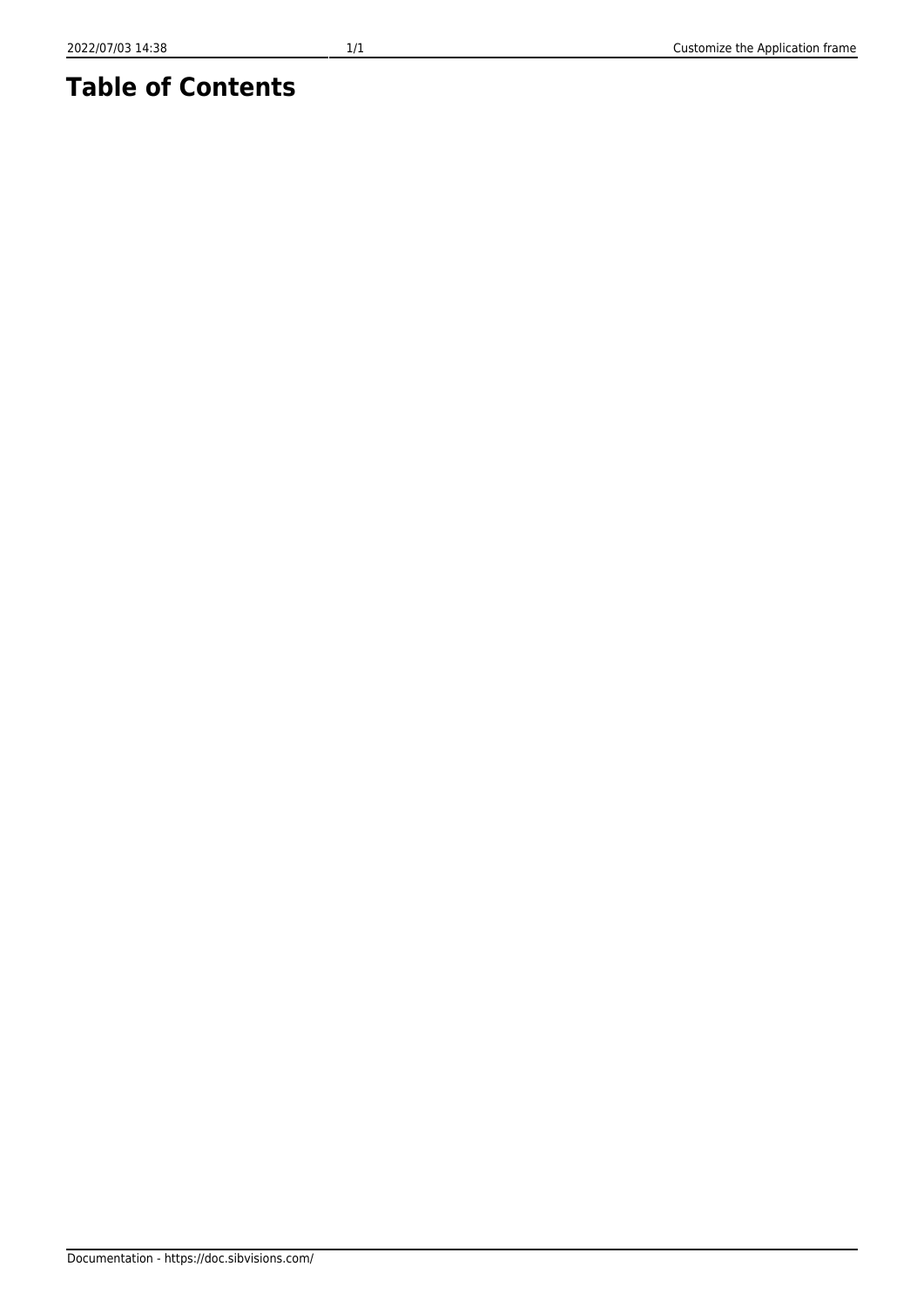The standard corporation application style has a button area, a menubar and a toolbar. The button and the menubar are always visible and the toolbar will be visible if a sidebar icon was set for a specific screen.

A simple example:

 $\pmb{\times}$ 

The orange rectangle contains the button area, the yellow area is the menubar and the green area is the toolbar (= sidebar). You have different options to customize the areas. It's possible to remove button from or add buttons to the button area. It's possible to hide the menubar and/or toolbar. You can hide the menubar and/or toolbar always or on-demand.

Let's start with the button area:

 $\pmb{\times}$ 

We removed the standard buttons and added a custom logout button. To customize the defaults, simply create your own application class:

## [CustomApplication.java](https://doc.sibvisions.com/_export/code/vaadin/customize_application?codeblock=0)

```
public class CustomApplication extends ProjX
{
    /** the additional button. */
    private UIButton butExit;
    public CustomApplication(UILauncher pLauncher) throws Throwable
    {
        super(pLauncher);
        if (pLauncher.isWebEnvironment())
 {
           Menu menu = getMenu();
           (Menu.EDIT RELOAD);
           (Menu.EDIT SAVE);
           (Menu.EDIT_ROLLBACK);
           (Menu.EDIT_UNDO);
           (Menu.EDIT REDO);
           menu.removeItem(WebMenu.OPTION HOME);
           menu.removeItem(WebMenu.OPTION EXPAND);
           menu.removeItem(WebMenuCorporation.OPTION LOGOUT);
           menu.removeItem(WebMenuCorporation.OPTION USER);
            if (menu instanceof WebMenu)
\{butExit = new UIButton();
butExit.setImage(UIImage.getImage(IFontAwesome.SIGN_OUT_LARGE));
               butExit.eventAction().addListener(this, "doLogout");
               Style.addStyleNames(butExit, "topbutton");
```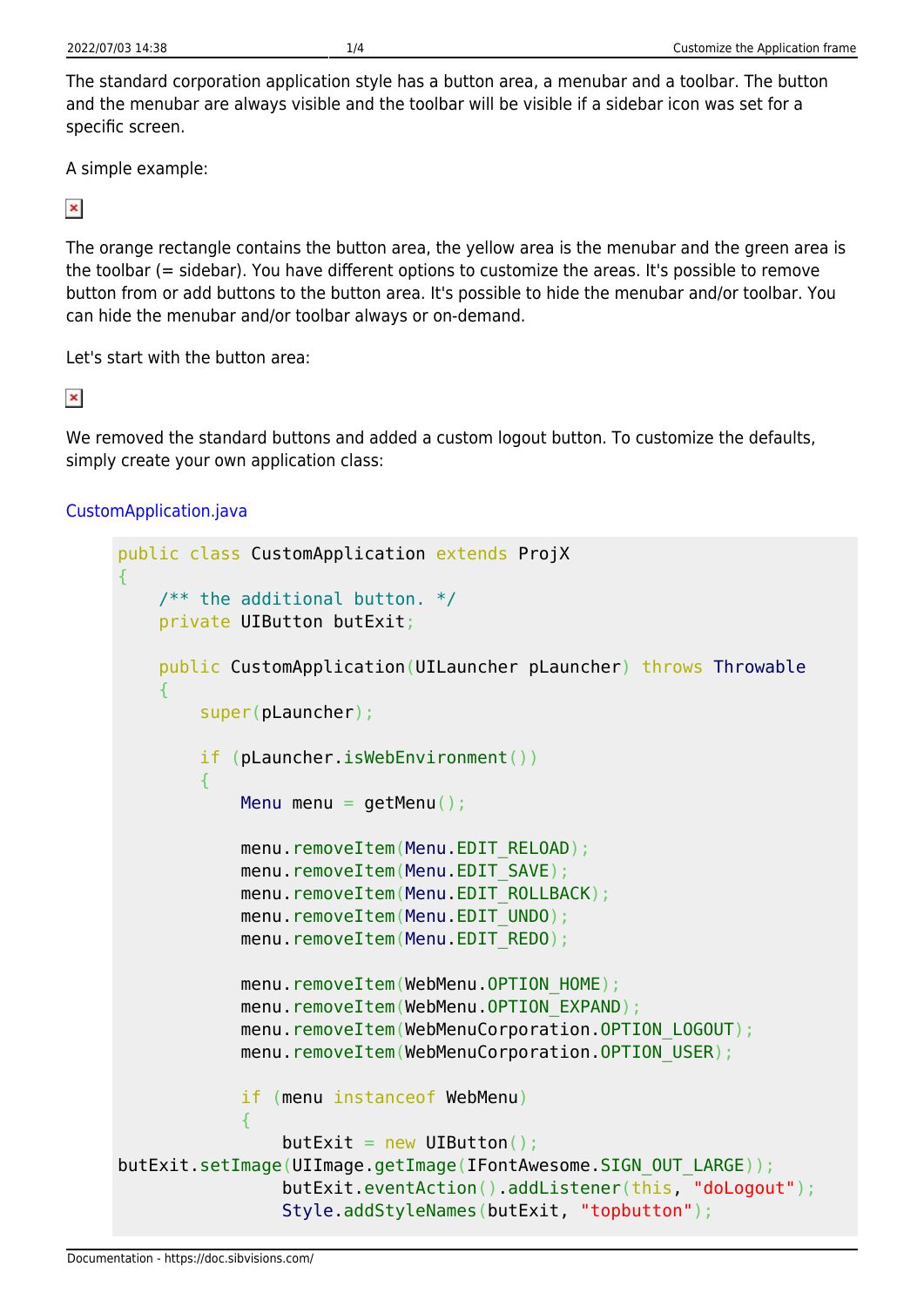```
 ((WebMenu)menu).addOption(butExit);
 }
 }
    }
    @Override
    public void updateMenu(Menu pMenu)
    {
        super.updateMenu(pMenu);
        if (butExit != null)
 {
            butExit.setVisible(isConnected());
        }
    }
}
```
The custom application has to be set as main class for your launcher. Simply set the main parameter in your web.xml:

```
<servlet>
   <servlet-name>VaadinUI</servlet-name>
   <servlet-class>com.sibvisions.rad.ui.vaadin.server.VaadinServlet</servlet-
class>
   ...
   <init-param>
     <param-name>main</param-name>
     <param-value>com.sibvisions.apps.CustomApplication</param-value>
   </init-param>
   ...
```
</servlet>

Our CustomApplication does nothing if the runtime environment is not web because it should work in other environments as well. We remove existing buttons and add a new custom button to the button area.

Now we're customizing the menubar. First, let's remove the help menu:

 $\pmb{\times}$ 

Simply add

menu.removeItem([Menu](http://www.google.com/search?hl=en&q=allinurl%3Adocs.oracle.com+javase+docs+api+menu).HELP);

to the existing code in our custom application.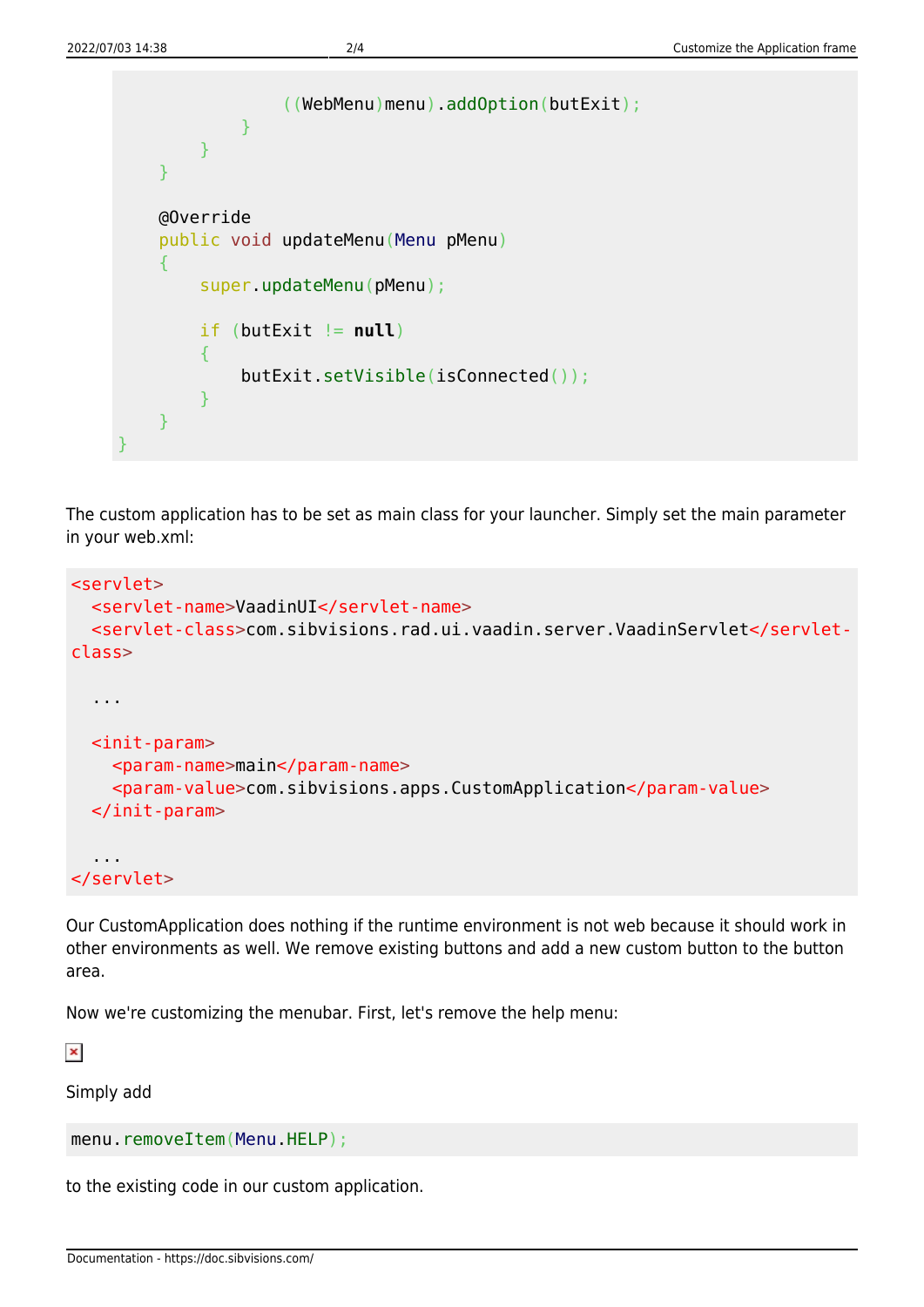Now we're removing the whole menubar:

 $\pmb{\times}$ 

Only **admin** users will be able to use the menubar.

```
@Override
public void afterLogin()
{
     super.afterLogin();
     if (getLauncher().isWebEnvironment())
     {
         if (isConnected())
         {
             getMenu().setMenuBarVisible(hasRole("admin"));
 }
     }
}
```
And finally, it's also possible to hide the toolbar:

## $\pmb{\times}$

```
@Override
public void afterLogin()
{
     super.afterLogin();
    if (getLauncher().isWebEnvironment())
     {
         if (isConnected())
 {
            Menu menu = getMenu();
             menu.setMenuBarVisible(hasRole("admin"));
             menu.setToolBarVisible(!hasRole("intern"));
         }
     }
}
```
Only external users will be able to use the toolbar.